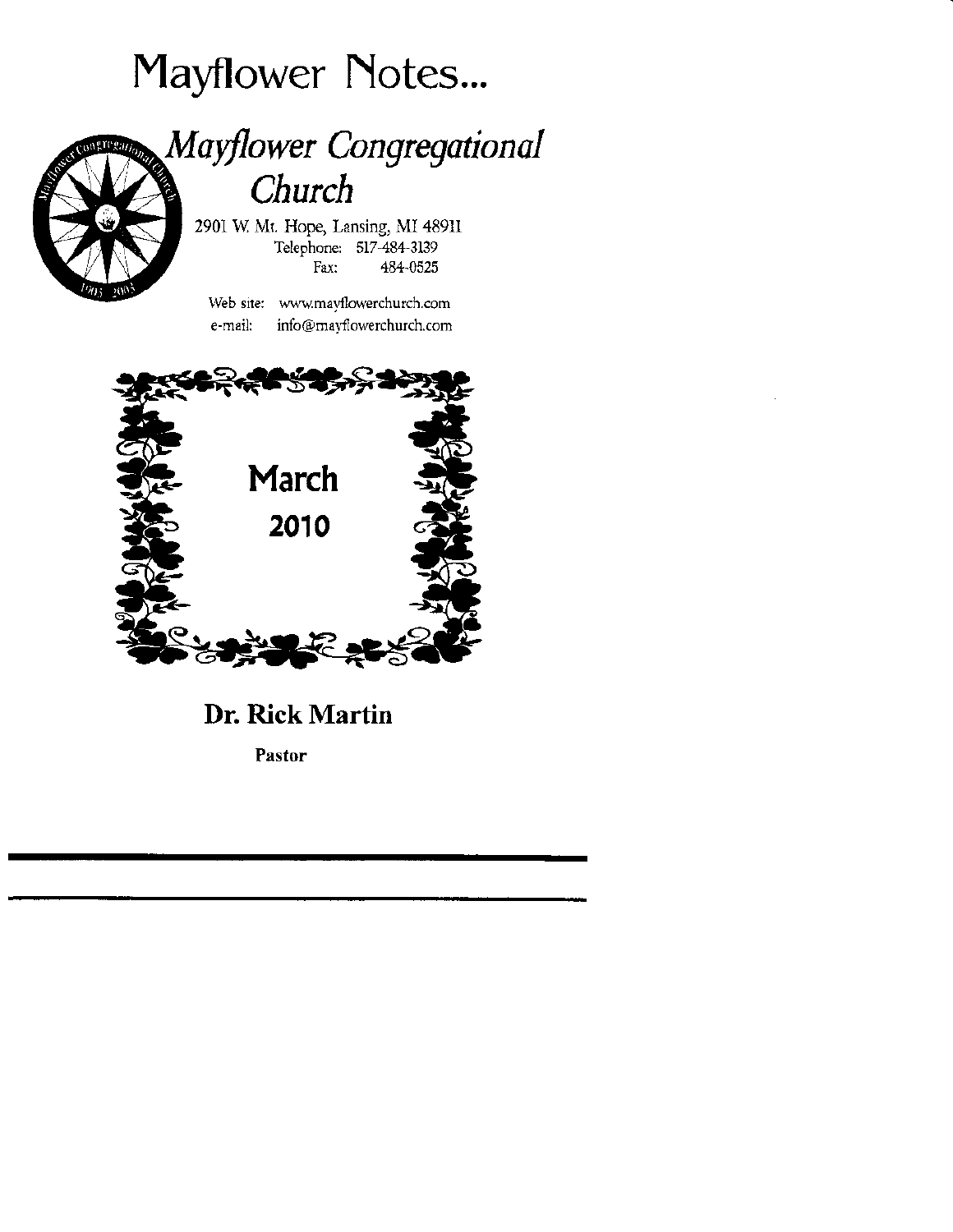## Pastor's NOTES article for Marcb 2010 By Pastor Rick Martin

## Creat Things He Has Done.

I like to listen to stories. I enjoy hearing of what God has done. I think the stories of what Cod has done should be shared over ard over, I never get tired of hearing them. However, among all the stories of old, there should be some recent stories as well; as God's goodness is ongoing towards us. It is refreshing to hear of what God has done - more refteshing to hear of what God is doing.

The prophet Joel said, "Do not fear,  $O$  land, rejoice and be glad, for the LORD has done great things." (Joel 2:21). God is doing great things around Maytlower Congegational Church, He continues to bless us with wonderful services every Sunday. Through internet technology, He has allowed us to share these services with our church family who misses a service and/or people anywhere who have internet access. As a congregation, we have raised and given thousands of dollars to help people in Lansing and abroad. Many of our church family use their gifts and abilities to bring blessing to others - music ministry, children's ministry, and events throughout the year on our church calendar. Truly God has done and is doing great things for and through Mayflower Congregational Church. We are blessed.

Let me ask you a personal question; are you satisfied with your involvement in the Kingdom of God? While everyone cannot (and should not) be involved in everything, there is personal satisfaction in participating in the things of God. The Apostle Paul said to Archippus, "Take heed to the ministry which you have received in the Lord, that you may fulfill it." (Colossians 4:17). Not "be involved in everything" but participating in what God has giffed you. Got giffs, abilities and talents? Got time and energy? Are you using them for God in some way? Fortunately, Mayflower Congregational Church has many areas of participation available. My advice is: pray about it, find an interest, get involved.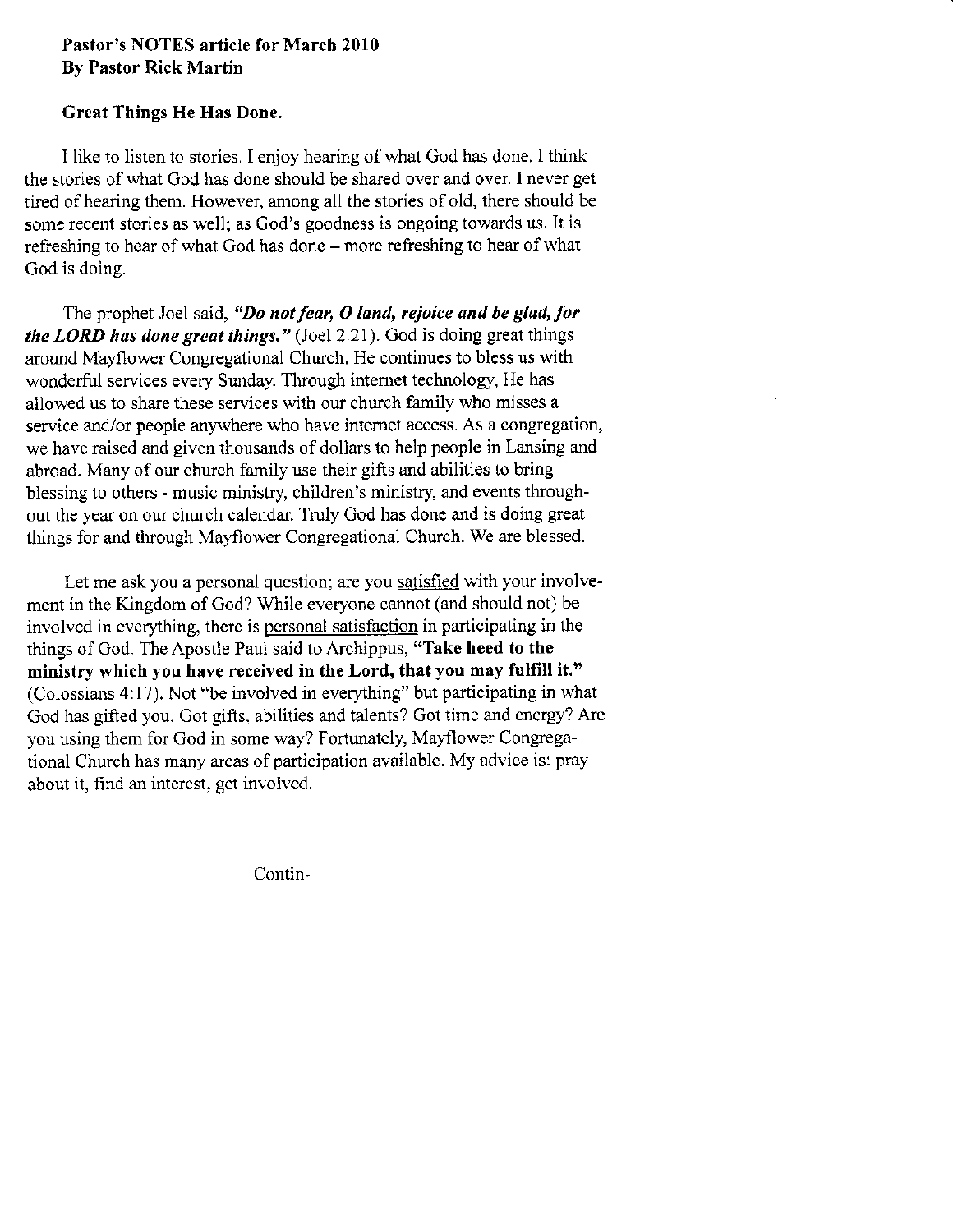(Pastor Rick's message cont.

A Note of Importance: not everyone has musical talent or is good with children or has administative abilities or is computer sawy. Plus, we all cannot do what we used to do when we were younger (you under 40 will understand this in time). However, we can still be involved. For example, praying for our church families' needs regularly is being involved. Bringing your children to Sunday school is being involved. Supporting missions is being involved. Peeling potatoes for the 2<sup>nd</sup> Saturday suppers is being involved. Inviting your neighbors, family and friends (and enemies) to church is being involved. You get the idea.

God has done great things for Mayflower Church over the years. One reason is because He has a wonderful church family to use and to bless. Thank you for being an important part of the Mayflower family,



## After Church Coffee

As one of its efforts to improve communication within the church, the Prudential Council is requesting that anyone interested in providing "treats" for after-chrch coffee to please contact Blanche Samohovetz in order to schedule those events. She can be reached through the office or at 321-4712.

Thank you! we continue to look forward to "yummy" get-togethers.

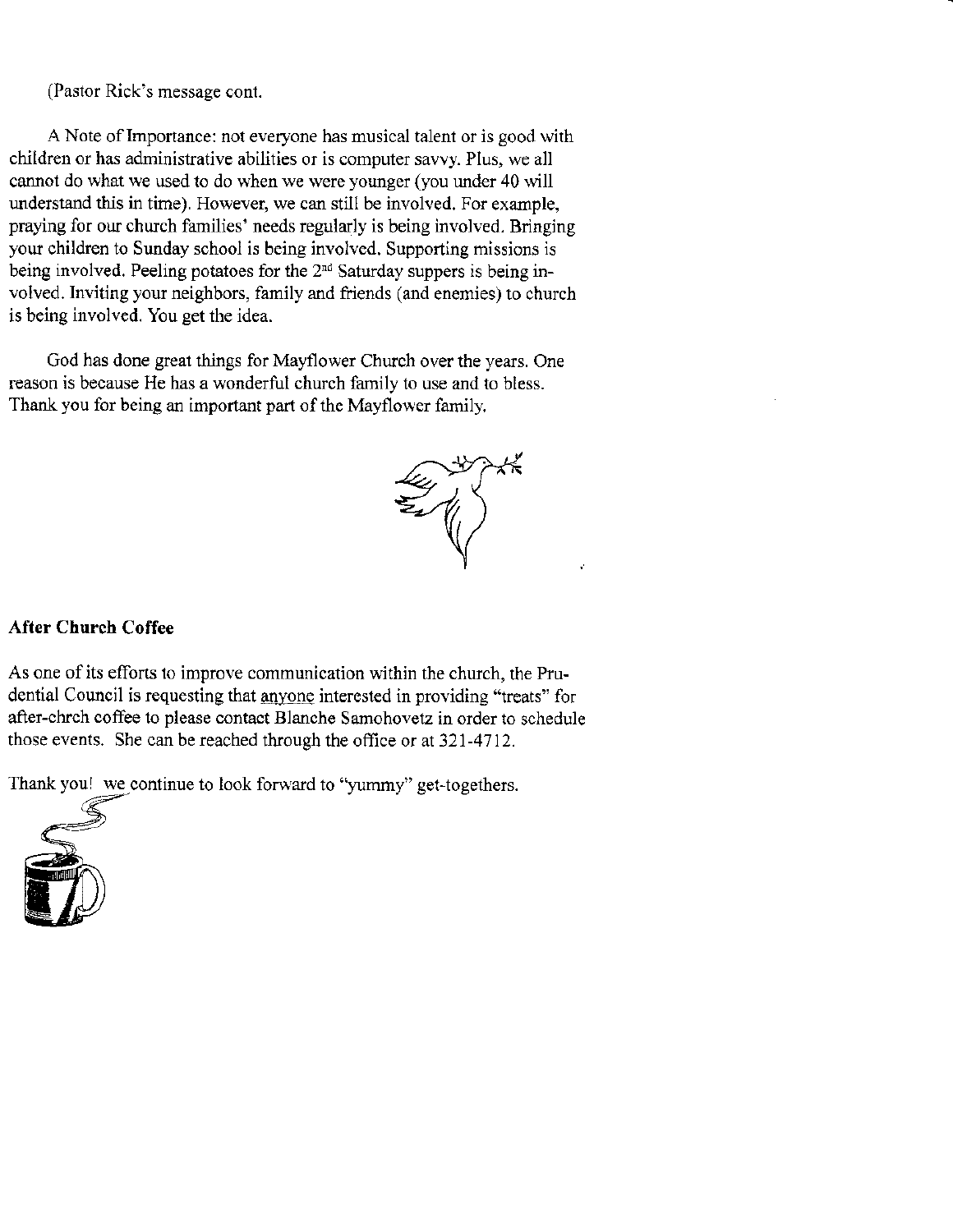## Looking for Something to Give Up or Do For Lent?

Mayflower has 4 military people on its Prayer List at the present time. The Prudential Council would like to ask you to consider giving something to its service people for Lent. They are collecting paper back books, stationery, pens, envelopes, hard candy, gum, tissues/ toiletries/toilet paper (brand names prefened), games, playing cards and CDs. We hope you can help us support our militarypeople in their endeavors.

## March is here, and the end of winter is in sight!

Our Sunday School has been very busyl We made Valentines for patients at the VA Hospital, and we baked cookies on Valentine's Day and studied the parable of the wise and foolish versions. Mrs. Mac taught us the song "Give me oil in my lamp, keep me burning". I just found myself singing "Give me gas for my Ford, keep me fucking for the Lord, Give me gas for my Ford, I pray!" The kids "gas my Ford" every week - it is a real pleasure to work for theml

Have a wonderful month!

Liz Canfield

## Trustees Meetings

The Trustees will be meetings on the second Thursday evening at  $7:00$  each month. Please mark this on your calendar!



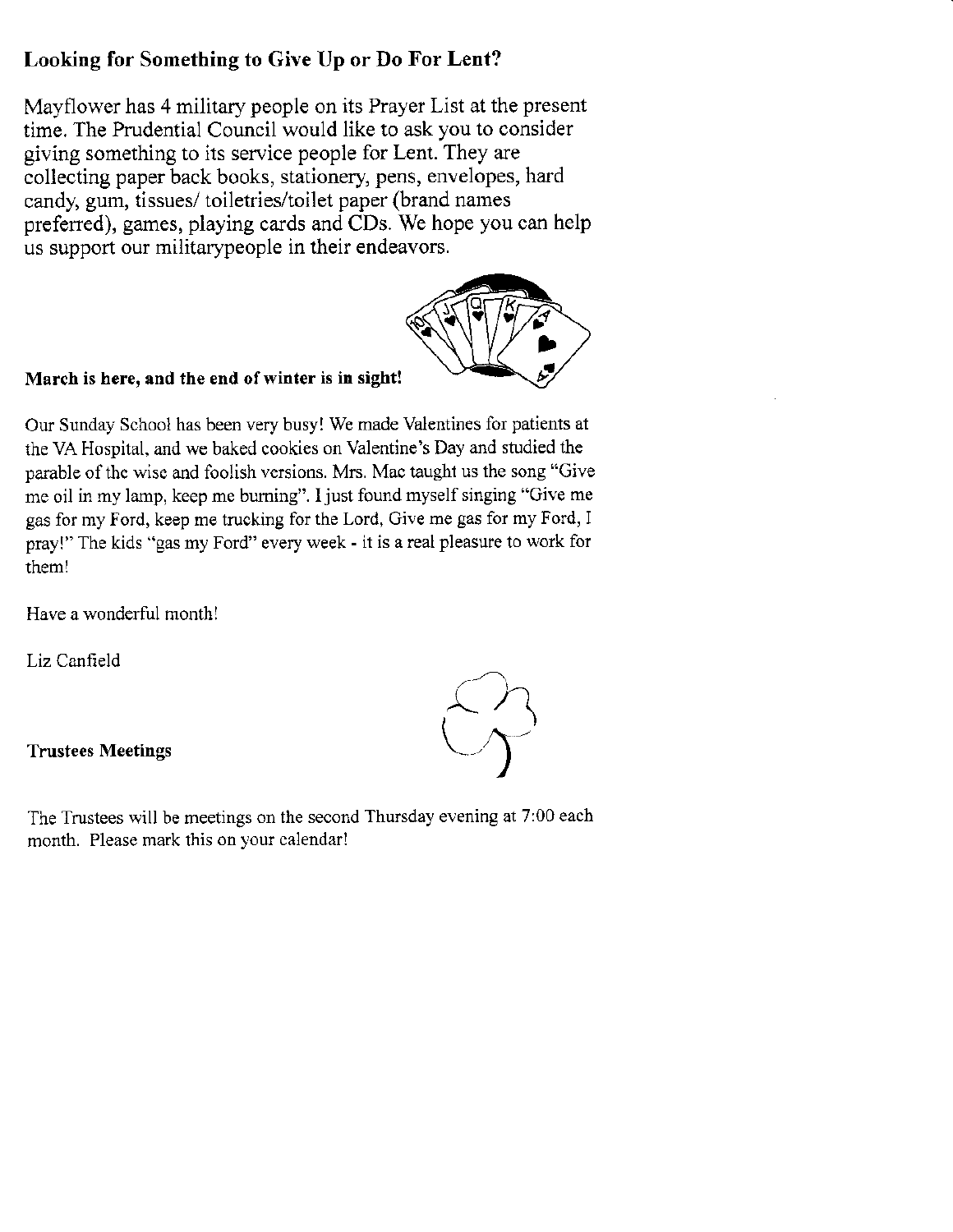## Music Ministry

February will have a special emphasis on missions; we will focus on global issues and needs, and on our place in the world. We will feature songs and hymns from many cultures, and songs that emphasize our connection to the greater world around us. The adult and children's choirs will combine on an anthem, "Prayer of the Children" on February 7.

Beginning Bells has returned at 5:00 pm on Fridays. We welcome new ringers; we will teach you what you need to know. We have two new ringers at this point and they are doing very well in learning this new skill!

Lent will begin February 17. The Adult choir has a beautiful new setting of Agnus Dei (Lamb of God), which uses thoughtful, modern harmony and concludes with a low, gentle ending. Another piece, City Called Heaven, has a slow, gospel swing and uses the text "I'm trying to make it, make Heaven my Home."

The children's choir is meeting after church each week; they are learning pieces for Easter and other occasions.

The Mayflower Ringers will play for service at the Grandhaven Manor Alzheimer wing on January 31 at 3:00 pm. We have a new ringer, which gives us eight ringers; it is a great start to the New Year!



March is here, and the end of winter is in sight!

Our Sunday School has been very busy! We made Valentines for patients at the VA Hospital, and we baked cookies on Valentine's Day and studied the parable of the wise and foolish versions. Mrs. Mac taught us the song "Give me oil in my lamp, keep me burning". I just found myself singing "Give me gas for my Ford, keep me tucking for the Lord, Give me gas for my Ford, I pray!" The kids "gas my Ford" every ueek - it is a real pleasure to work for them!

Have a wonderful month!



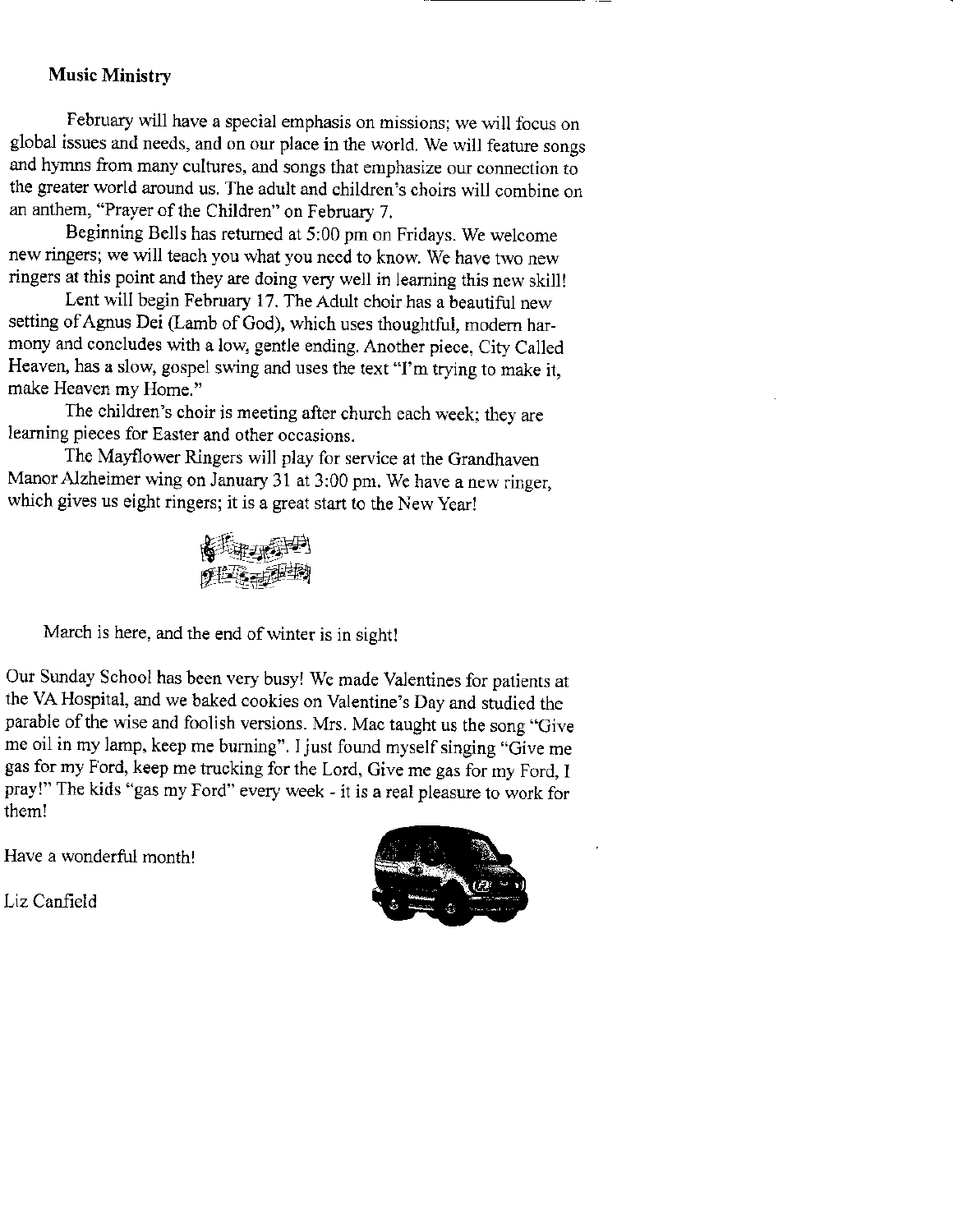## Lay Leader's Mcssage

As I write this, we are looking forward to our own modest version of Mardi Gras - our Fat Tuesday pancake supper marking the last day before Lent. Traditionally, ow pancakes would be using up all the butter, sugar, and eggs in the house in prepatation for fasting during Lent. Like the larger public celebrations of Mardi Gras, we have "one last party" before the solemn days of prayer and penance leading up to a joyous Easter. Of course we are also planning a corned-beef-and-cabbage dinner to honor St. Patrick's birthday in March, but as those who have lived in cities with large Irish populations already know, St. Patrick's birthday is usually exempt from fasting. Anyway, we don't take Lent as seriously as our forefathers, but we still recognize it, and Easter comes as all the more happy and wonderful. The choirs have already begun to practice Easter music, which I personally love the best of the whole year.

Our Missions month will be ending as this newslefter comes out. We will have raised money for mission outreach at our pancake and corned-beef dinners, and members of the congregation have also responded individually to help Haiti in particular. Maybe this is part of our Lenten self-denial.

Other events this past month - which the Trustees may report in fuller detail - have included the installation of new countertops in the kitchen and the installation of programmable thermostats in the lobby and office area. The kitchen is now almost all new: paint, wallpaper, and countertops new this fall and winter; and the stove, refrigerator, and table all replaced very recently. Chrisann Lowe and her intrepid team of fixer-uppers have their eyes on the exterior of the building for their nexr project!

The official first day of spring is coming soon. In the meantime: "One kind word can warm three winter months" (Japanese proverb).

Rilla McHarris

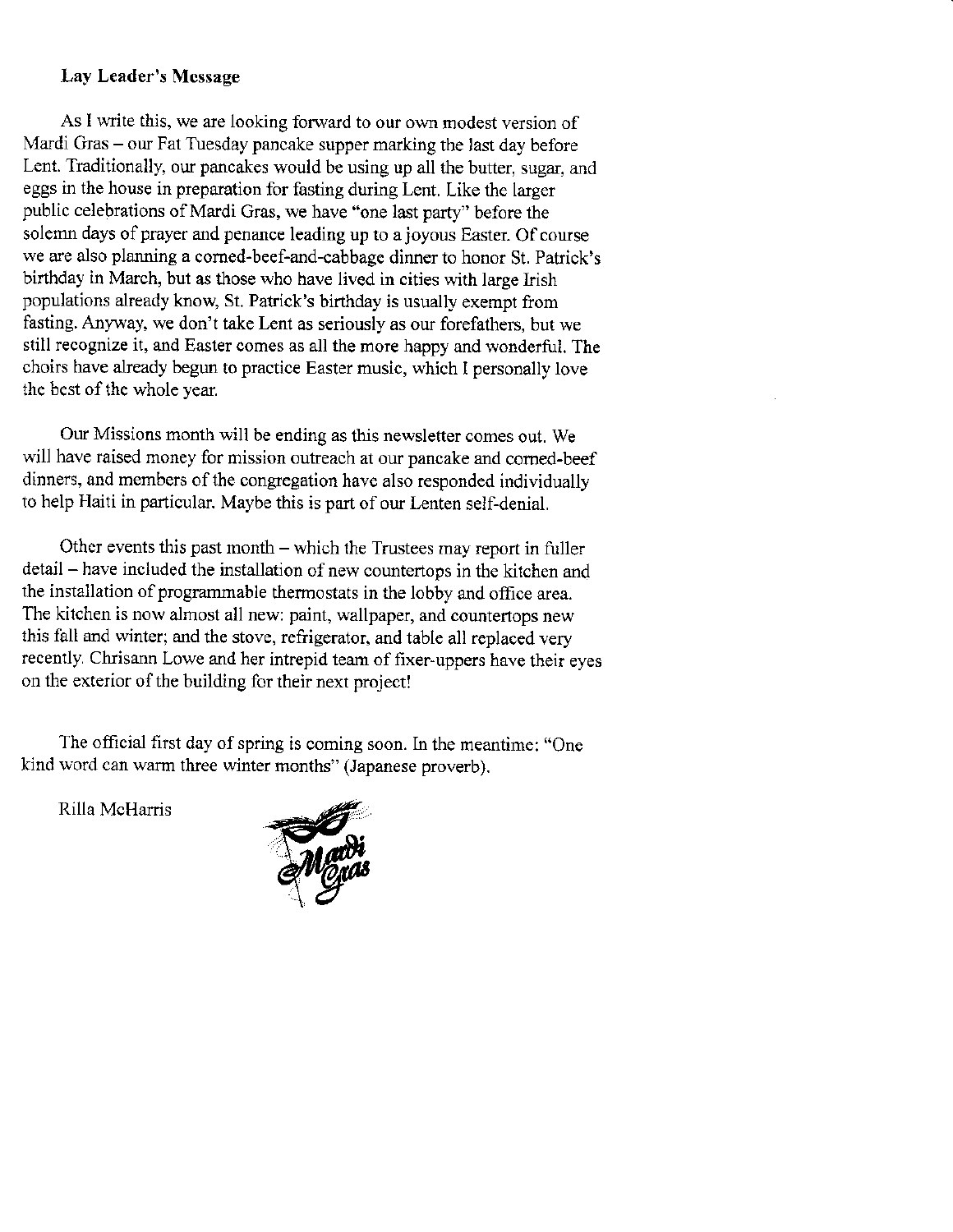## A CHANNEL OR TERMINAL

There are the principles of receiving and giving. We must get in order to give and live at all, and we must give in order to live abundantly and to help others live. If we consume all of our time, possessions, and energy on ourselves we become empty, spiritually dead, unhappy, friendless people,

The need to give and share can be illustrated by the two different seas located in Palestine. One sea is fresh with many fish in it. On its banks, flowers bloom and bushes grow. From its waters the birds and animals drink. People swim in it and enjoy water activities. Nearby communities enjoy the waterfront. The river Jordan flows into the sea with clear water from the mountain streams. The same river Jordan flows into another sea. which has no fish or plant life. There is no water activity and no homes are built on its bank. The water has become stagnant with no birds or animals willing to drirk from it. Water consumed from this sea would likely result in sickness or death.

What makes the difference between these two neighboring seas? The same Jordan River flows into both, and there is no difference in the soil or countryside. The difference is that the Sea of Galilee, which was first described above, acts as a channel, taking in the water and then directing it out again. The taking and giving are equal whereas the second sea described, the Dead Sea, keeps everything it takes in and shares nothing. Every drop it gets it keeps. Because the Sea of Galilee allows water to flow through it, it lives. The Dead Sea keeps everything, and it is dead.

Just as there are these two different seas, there are two kinds of people. The terminal people, who share nothing and serve no one, will end life unhappy, empty, and stagnant. Those willing to love, give, share, and serve others will continue to be refreshed and renewed.

Individuals who act like a channel of God's love and gifts put self aside. God's people come to tems with self-denial (Luke 9:23). Unselfish people generously share and put others first. Jesus said jn John 7138, "Whoever believes in Me, as the Scripture has said, streams of living water will flow from within him." God refills serving people with more love, time, gifts, and abilities to share with others. Second Corinthians 9:8 reads, "And God is able to make all grace abound to you, so that in all things at all times, having all that you need, you will abound in every good work".